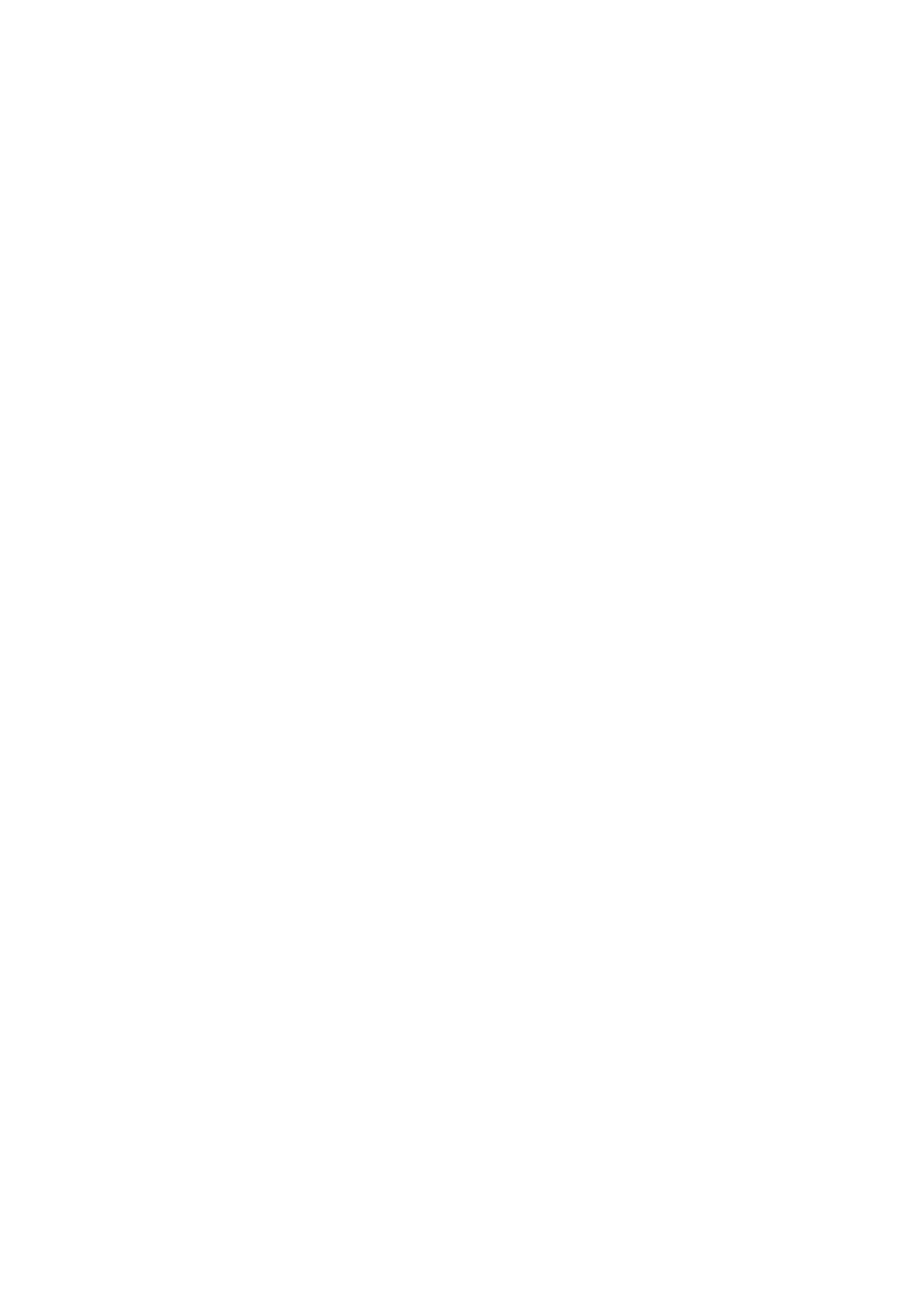<span id="page-2-0"></span>

# MANHIATE MAHI YOUTH OPPORTUNITIES

**EMPLOYMENT & EDUCATION** 



**Attachment A Item 9.1**Attachment A

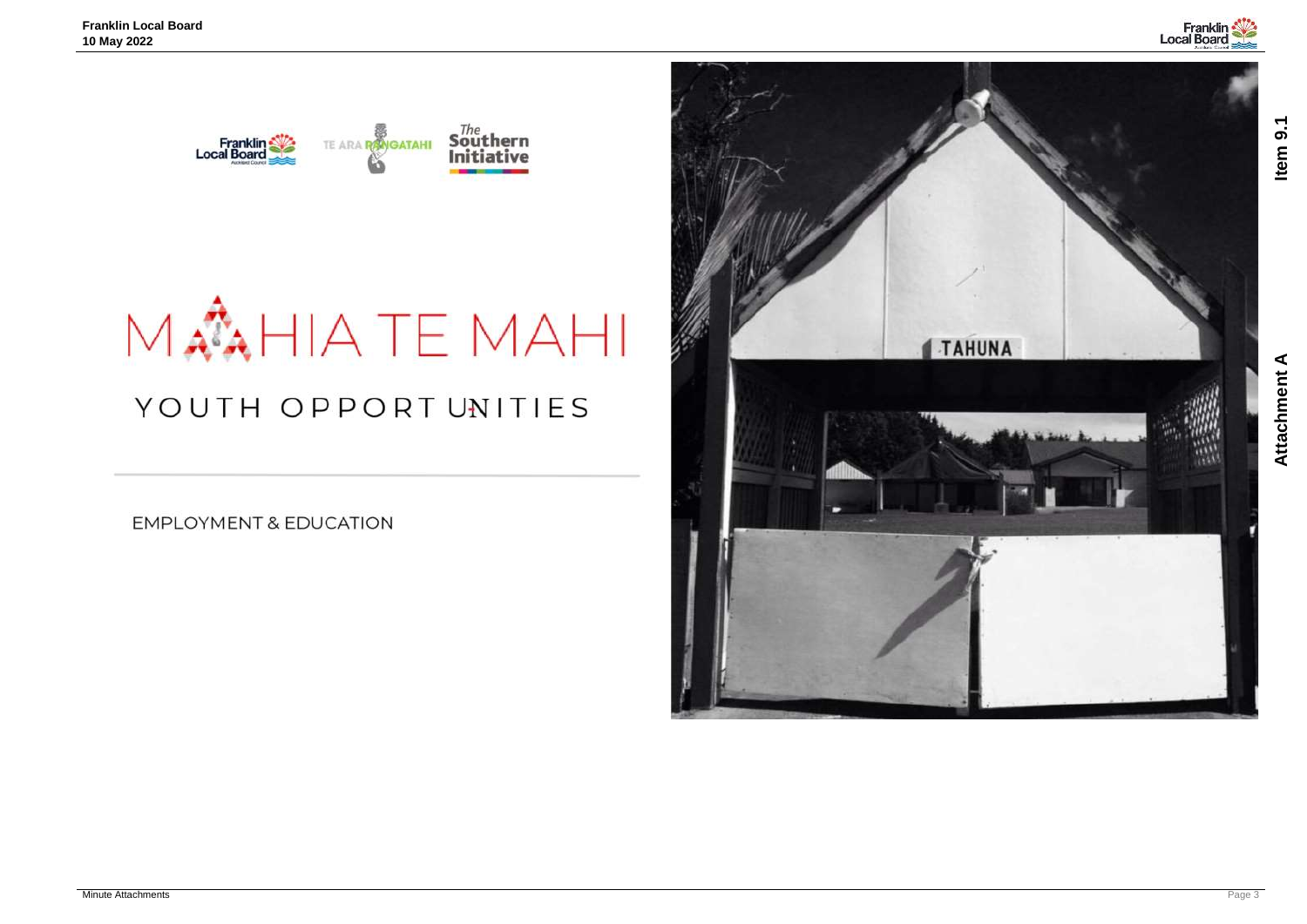# MĀ WHERO, MĀ PANGO **KA OTI TE MAHI**





Item 9.1

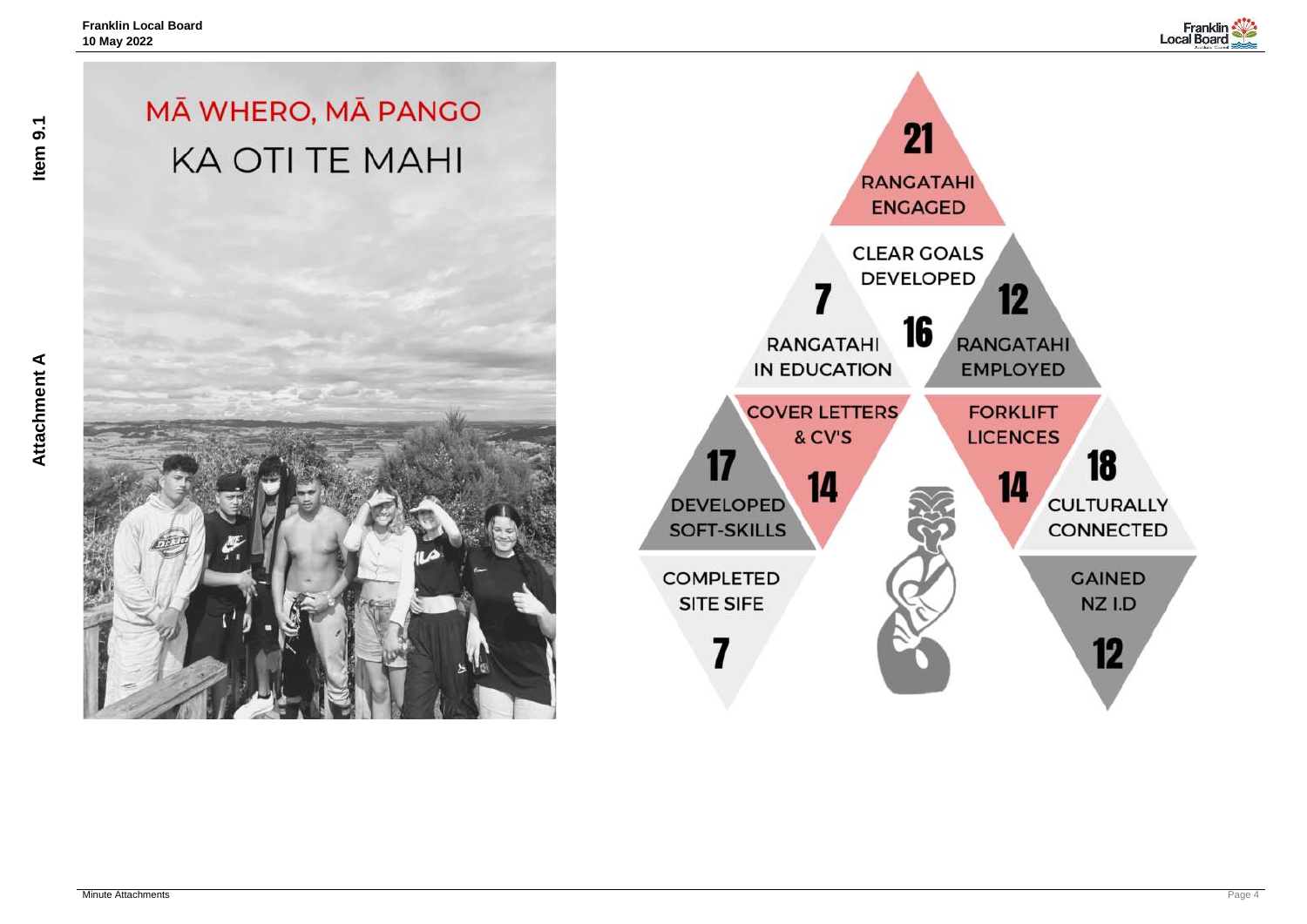# HOW WE DID IT

WE ARE RESPONSIVE; we move quickly. We are innovative and adapt to meet the needs of our rangatahi,

TRUSTED; we ARE built solid WE have relationships that will ensure our rangatahi succeed

WE ARE MĀORI; . We utilise traditional knowledge to connect and empower all rangatahi

WE ARE RANGATAHI; all TARHI programmes are created by and for rangatahi.

# "mā tātou anō ā tātou tikanga e arataki"



**Attachment A Item 9.1Attachment A** 



only we ourselves can determine our paths RURUHI NGANEKO MINHINNICK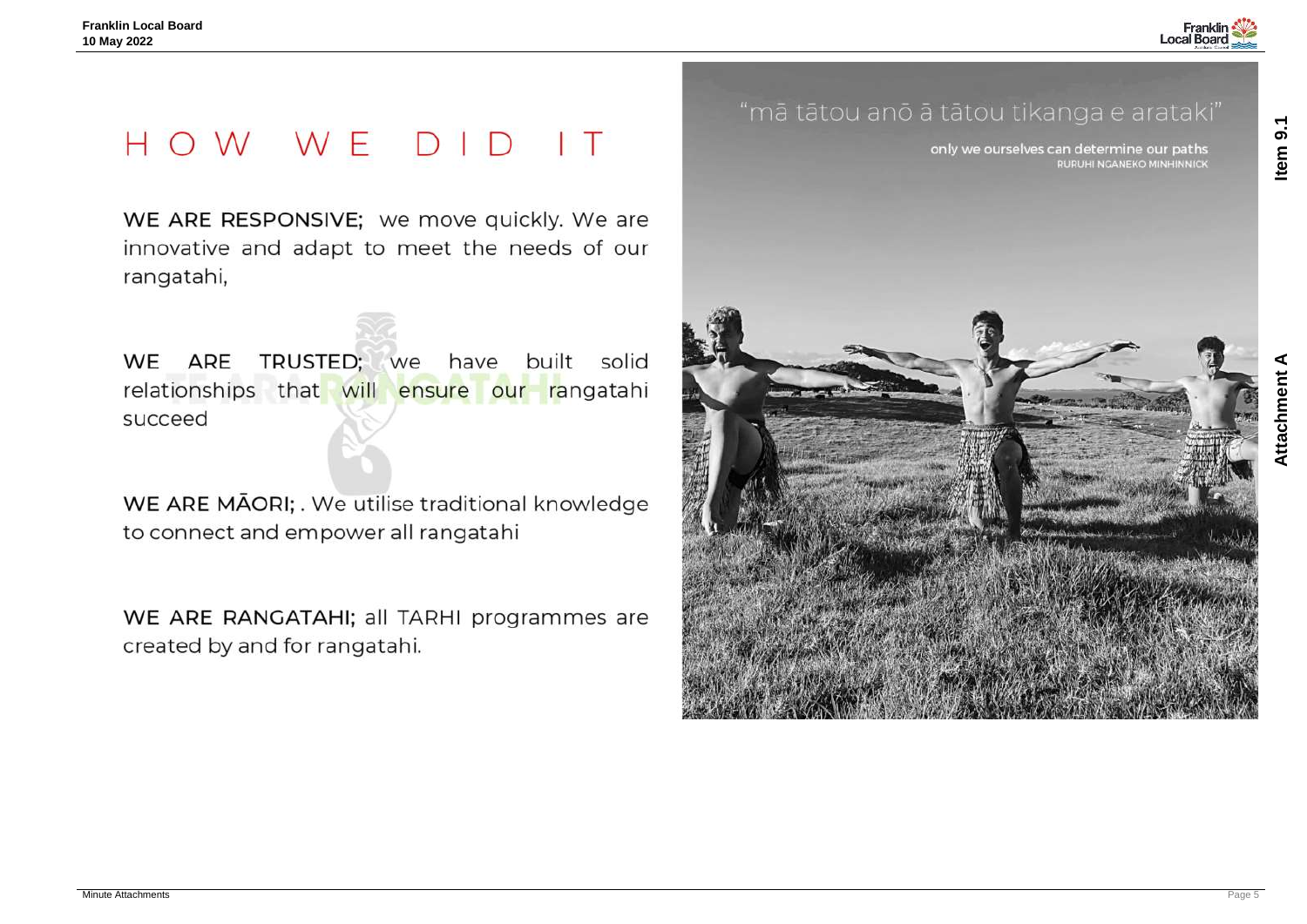



# NEXT STEPS...

SOFT SKILLS DEVELOPMENT; we will focus on filling the gaps identified in our outcomes report

TRAINING; we will remaining 7 rangatahi in for a relevant short course qualification

LICENCES; we will prioritise licencing workshops for those rangatahi eligible to test

leverage PASTORAL CARE; we will our relationships to ensure our rangatahi are represented and well supported



# NGĀMIHI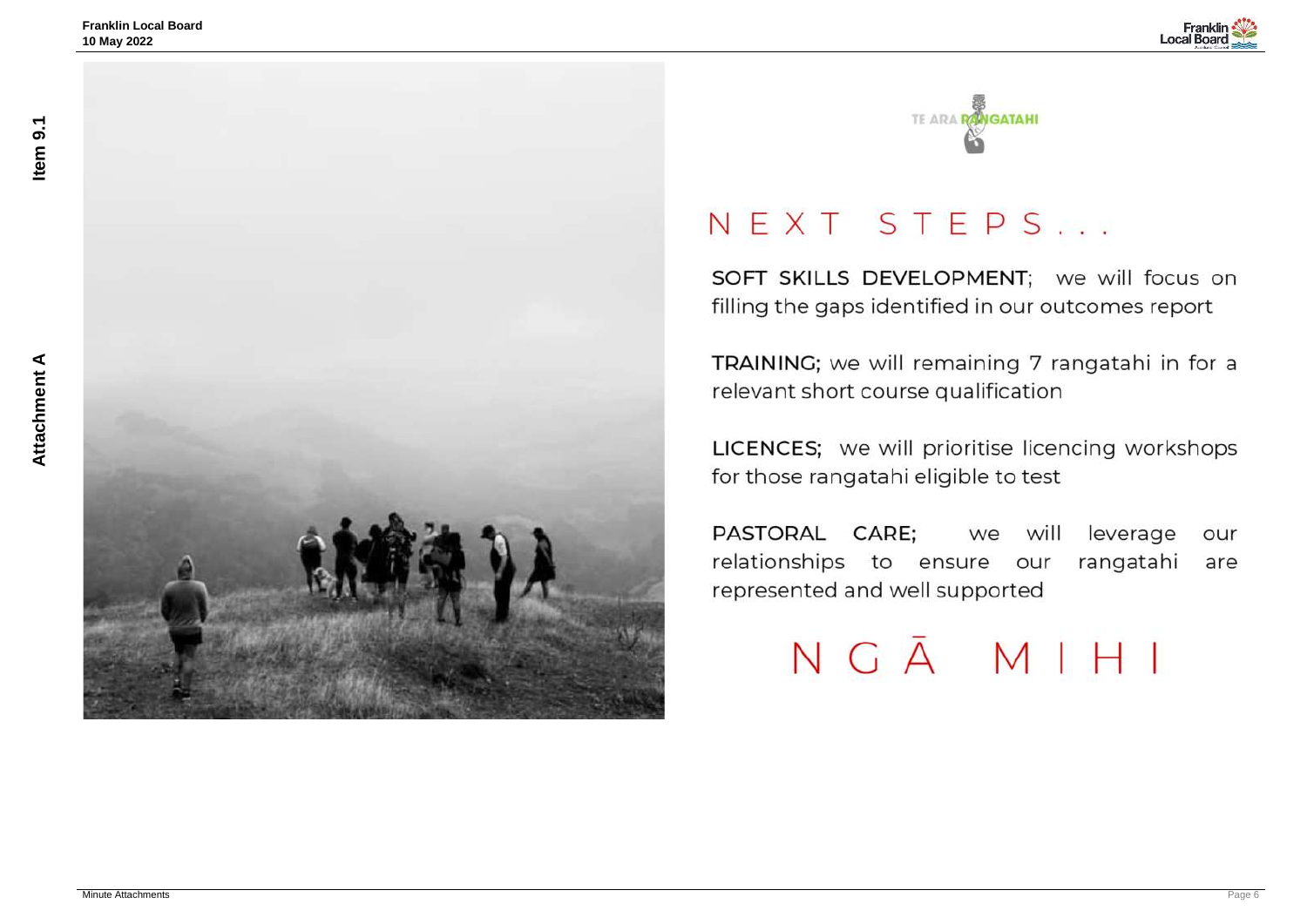**Franklin Local Board 10 May 2022**



# **Attachment A Item 9.1**Attachment A



# Item 9.1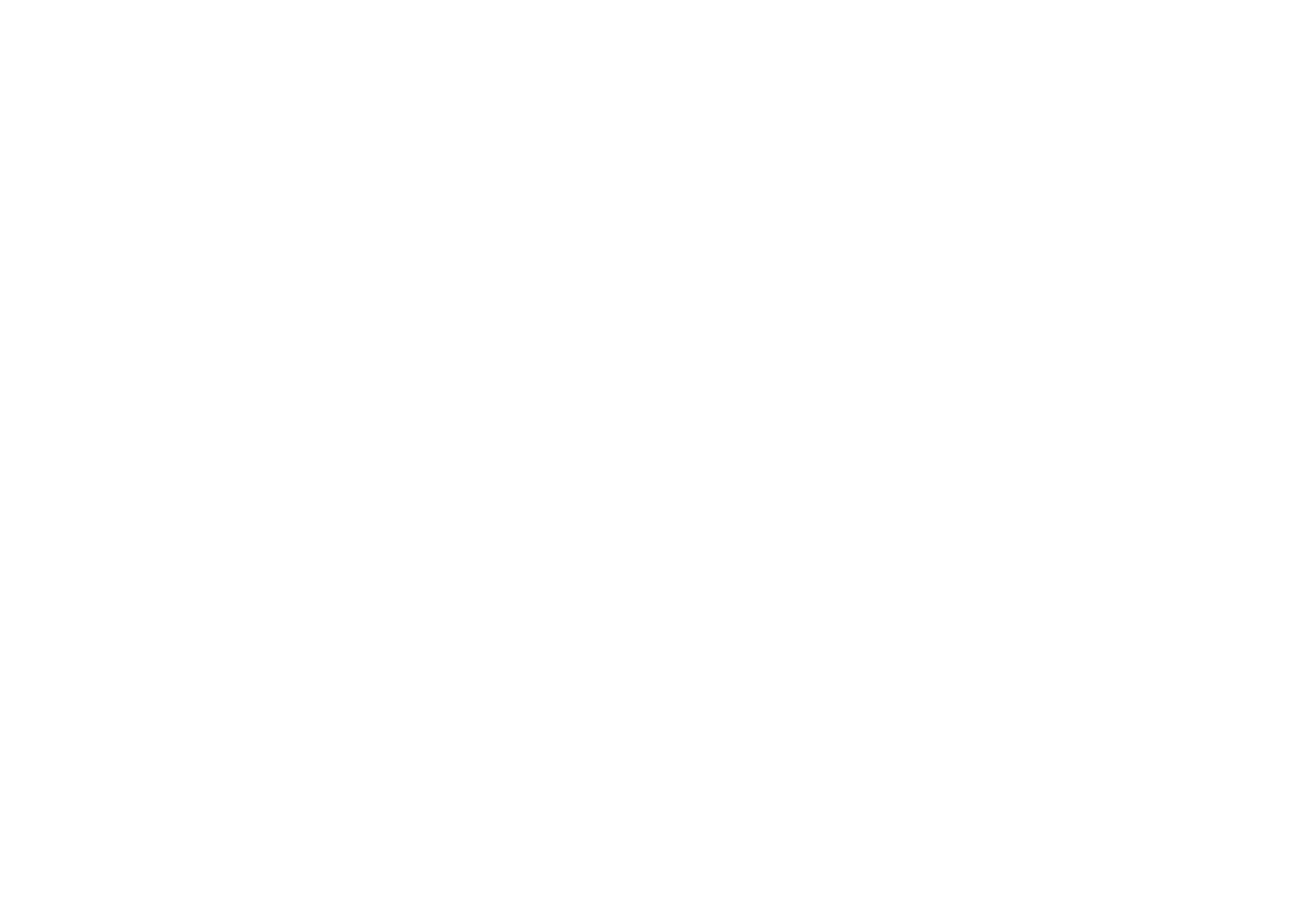

## <span id="page-8-0"></span>**Annual Budget 2022/2023**

## **Franklin Local Board feedback on regional topics**

| Support /<br>Topic<br><b>Local Board Input</b><br>Do not<br><b>Proposal</b><br>support | δ |
|----------------------------------------------------------------------------------------|---|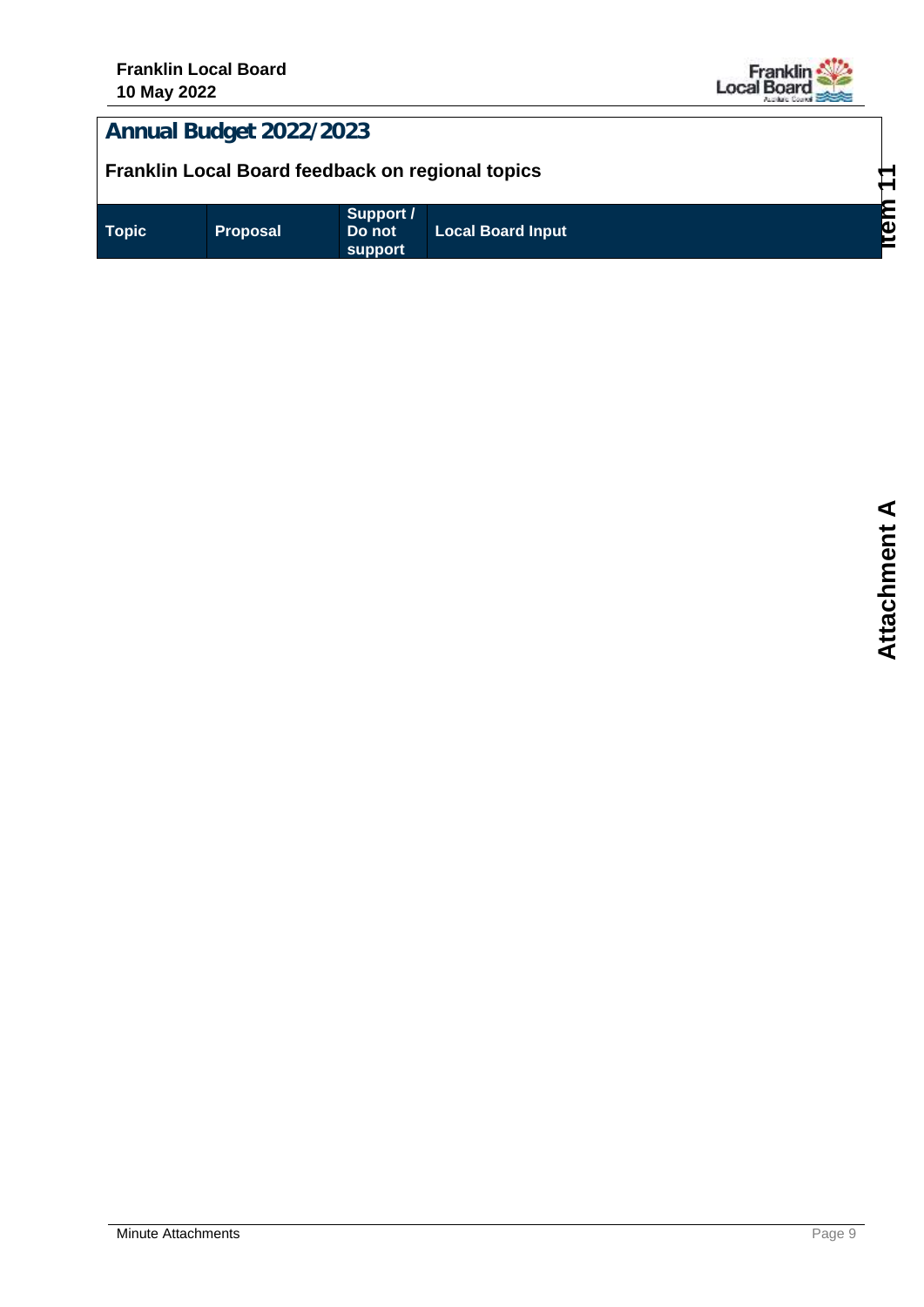

| $\blacktriangledown$<br><b>Item</b> | Climate<br>Action | To introduce a<br>climate action<br>targeted rate | Support<br>with<br>request<br>for<br>changes | Acknowledges the overall support for action on climate<br>change, however request that there is an increased focus<br>and commensurate spend to allow those living in rural and<br>isolated areas of Auckland to participate in the reduction of<br>emissions                                                                                                                                                                                                                                                       |
|-------------------------------------|-------------------|---------------------------------------------------|----------------------------------------------|---------------------------------------------------------------------------------------------------------------------------------------------------------------------------------------------------------------------------------------------------------------------------------------------------------------------------------------------------------------------------------------------------------------------------------------------------------------------------------------------------------------------|
|                                     |                   |                                                   |                                              | Note that the electrification of the Papakura to Pukekohe<br>Rail Service and the proposed bus service to Clarks Beach<br>have been included within the Regional Land Transport<br>Plan for some time whilst new services to green field areas<br>of development in Drury are a standard consideration for<br>areas of growth and should not be positioned as a<br>deliverable of the Climate Action Plan.                                                                                                          |
|                                     |                   |                                                   |                                              | Suggest at minimum that the provision of weekend ferry<br>from Pine Harbour, improved feeder bus services and<br>improved public transport links for South East Auckland in<br>general including to Whitford, Beachlands and Maraetai<br>and planning for cycling and walking connections between<br>villages eg Clarks Beach-Waiau Pa school be enabled via<br>the climate action targeted rate so that there is opportunity<br>for modal change in these communities and surrounds<br>(over 10,000 residents)     |
| <b>Attachment A</b>                 |                   |                                                   |                                              | Noting that Franklin's population will continue to transform<br>in the next 10 years, across Franklin not just in Drury,<br>request funding through the targeted rate for an expert<br>resource to work with Franklin local board to identify ways<br>to connect rural communities to each other, to the frequent<br>transport network and to the planned regional cycling<br>network so that modal shifts can occur in areas where<br>private vehicle use is required due to an absence of viable<br>alternatives. |
|                                     |                   |                                                   |                                              | Suggest that dedicated planning resource to support<br>modal shift in rural and isolated areas would be useful for<br>Waiheke, Rodney, Henderson-Massey and Waitakere<br>local boards also as these board share this challenge.                                                                                                                                                                                                                                                                                     |
|                                     |                   |                                                   |                                              | Suggest that some provision for localised action be made<br>available in the action plan to ensure that local<br>communities are empowered to lead and make change to<br>behaviours in a way that is spatially relevant. The current<br>action plan does little to address and support those critical<br>day to day changes in decision-making for individuals in<br>the growing and transforming Franklin Local Board area.                                                                                        |
|                                     |                   |                                                   |                                              | Express disappointment that when formulating the<br>programme to be funded through this targeted rate that<br>there was no direct engagement by staff with the Franklin<br>Local Board and seemingly no consideration of outcomes<br>contained within the Local Board Plan.                                                                                                                                                                                                                                         |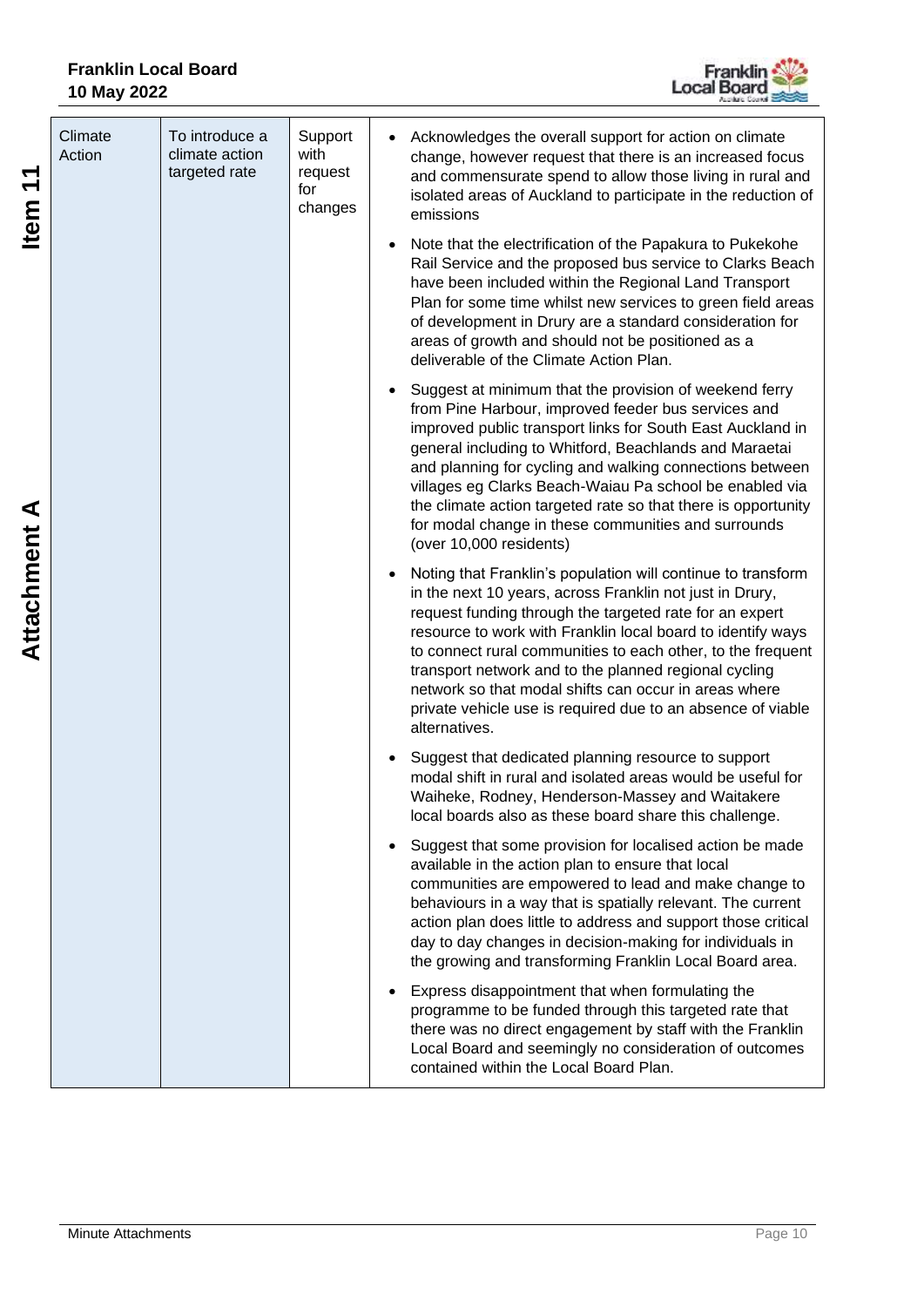

| <b>Budget</b><br><b>Pressures</b> | To manage on-<br>going budget<br>pressures | Support |         | The board would not support a further reduction in service<br>levels or the further deferral of capex spend. The board<br>considers that a short-term increase in rates would be<br>preferable to this option.                                                                                                                                                                                                                                                                                  |             |
|-----------------------------------|--------------------------------------------|---------|---------|-------------------------------------------------------------------------------------------------------------------------------------------------------------------------------------------------------------------------------------------------------------------------------------------------------------------------------------------------------------------------------------------------------------------------------------------------------------------------------------------------|-------------|
|                                   |                                            |         |         | Note that Local Board operational budgets are only 10% of<br>Council's total operational spend, but that arguably this<br>spend has the greatest impact on resident quality of life.                                                                                                                                                                                                                                                                                                            | <b>Item</b> |
|                                   |                                            |         |         | Recommend that the governing body focus on regional<br>expenditure and directly delivering services that may be<br>delivered by or in partnerships with others. For example,<br>the board suggests:                                                                                                                                                                                                                                                                                             |             |
|                                   |                                            |         | $\circ$ | <b>Funding for Community Education Trust Auckland</b><br>(COMET) as an Auckland Council CCO - \$558,000<br>grant per annum on the basis that education is not<br>a core business of Council                                                                                                                                                                                                                                                                                                     |             |
|                                   |                                            |         | $\circ$ | Reduced funding for the Auckland Arts Festival,<br>noting that this event does not deliver a return for<br>large parts of Auckland. The board questions if<br>support for this event delivers strategic benefit to<br>the whole region to justify its expense - \$3.337<br>million.                                                                                                                                                                                                             | ⋖           |
|                                   |                                            |         | $\circ$ | Exit from the delivery of citizenship, community and<br>civic events, noting that Auckland is now fortunate<br>to have a mature events management industry and<br>that Council should not be in or competing with this<br>business i.e. should procure event delivery<br>expertise and event equipment per event and not<br>sustain a permanent event delivery department.<br>Note that event facilitation and event<br>partnership/contract management expertise would<br>need to be retained. | Attachment  |
|                                   |                                            |         | O       | Streamline parks services. The board questions<br>why local sports and regional parks should be<br>supported by separate teams and require separate<br>delegations. This seems to be a legacy<br>arrangement that has been allowed to continue and<br>that separation creates administration inefficiencies<br>and lost opportunity for regional/local collaboration.                                                                                                                           |             |
|                                   |                                            |         |         | The board acknowledges the value of all these<br>deliverables; however considers that the climate crisis,<br>addressing deprivation (including deprivation by isolation)<br>and economic development are greater needs in a time of<br>budget constraint and should not be the core focus of<br>Auckland Council as a local government agency.                                                                                                                                                  |             |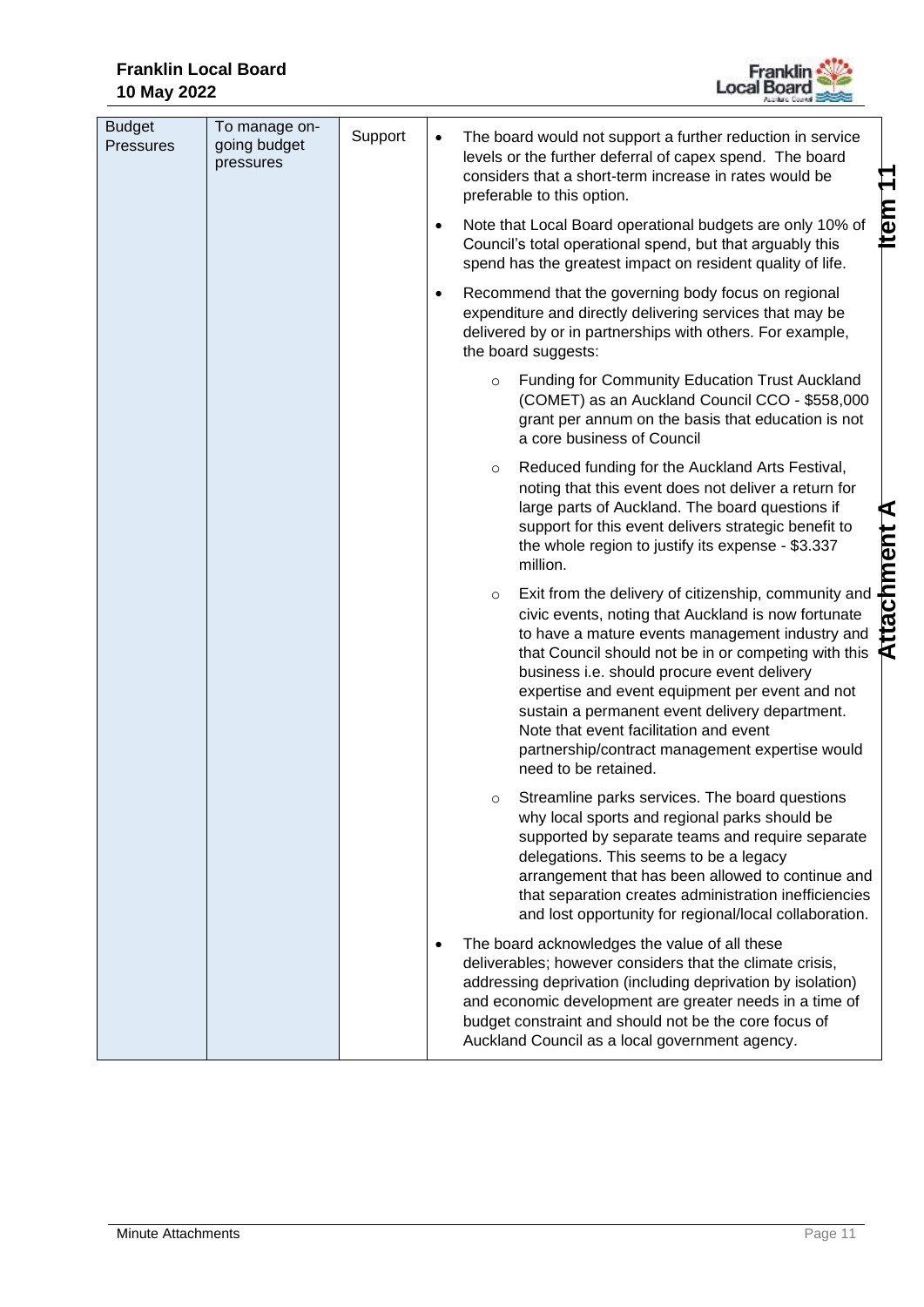

| ↽<br>$\blacktriangledown$<br><b>Item</b> | Operating<br>Spending<br>Prioritisation | On how council<br>will choose<br>which services<br>to reduce, stop<br>or change                               | Support<br>with<br>caveats | $\bullet$ | The board supports in principle the need for this proposal<br>however does so with concern that there is not enough<br>detail provided to assess the impact on local communities,<br>and thus would support service reduce, stop and change if<br>changes are in line with the following principles:                                                                                                                                                                                                                                                                                                                                                                                                                             |
|------------------------------------------|-----------------------------------------|---------------------------------------------------------------------------------------------------------------|----------------------------|-----------|----------------------------------------------------------------------------------------------------------------------------------------------------------------------------------------------------------------------------------------------------------------------------------------------------------------------------------------------------------------------------------------------------------------------------------------------------------------------------------------------------------------------------------------------------------------------------------------------------------------------------------------------------------------------------------------------------------------------------------|
|                                          |                                         |                                                                                                               |                            |           | Changes are informed by an equity lens, including what<br>i)<br>the impact of service provision (or cuts) might have on<br>rural and isolated communities already experiencing<br>deprivation through isolation. Auckland Council does<br>not currently consider this form of deprivation<br>adequately in the design and delivery of services with<br>financial deprivation being the priority focus. The board<br>does not expect 'like for like' service provision to<br>Auckland's more isolated areas, however it does<br>expect the unique experience of these communities to<br>be actively considered, noting many of these isolated<br>areas are popular visitor destinations for both local and<br>non-local visitors. |
| <b>Attachment A</b>                      |                                         |                                                                                                               |                            |           | Auckland Council should prioritise provision of services<br>ii)<br>on those services not able to be delivered by or in<br>partnership with third parties. Council needs to move to<br>a higher trust model of service delivery in order to gain<br>the benefits of partnership and third party delivery for<br>its communities                                                                                                                                                                                                                                                                                                                                                                                                   |
|                                          |                                         |                                                                                                               |                            |           | Local boards must be empowered to curate provision of<br>iii)<br>services and facilities at the local level through changes<br>to decision making and through organisational support<br>for the optimisation process as a key tool for delivering<br>fit for purpose local places and services. The board<br>considers that organisational support tends to focus on<br>the regional asset recycling programme rather than<br>empowering the local version 'optimisation'. The board<br>welcomes the opportunity to respond to budget<br>challenges at the local level and is more than prepared<br>to make these difficult decisions for the local<br>community.                                                                |
|                                          | Waste                                   | To move from a<br>planned region-                                                                             | Support                    | $\bullet$ | Encourage council to continue to prioritise establishing<br>recycling centres throughout Auckland, including in Franklin                                                                                                                                                                                                                                                                                                                                                                                                                                                                                                                                                                                                         |
|                                          |                                         | wide pay-as-<br>you-throw<br>system to a<br>region-wide<br>rates-funded                                       |                            | $\bullet$ | Support the staged roll out of the food scraps collection<br>being funded by a targeted rate until such time that all<br>Aucklanders are able to receive this service (at which time<br>it should be funded through general rates)                                                                                                                                                                                                                                                                                                                                                                                                                                                                                               |
|                                          |                                         | refuse collection<br>system                                                                                   |                            | $\bullet$ | Note that a majority of Franklin submitters also supported<br>this proposal including iwi from within the Franklin Local<br>Bord rohe - Ngāti Paoa Trust Board, Ngaati Whanaunga<br>and Ngāti Tamaterā                                                                                                                                                                                                                                                                                                                                                                                                                                                                                                                           |
|                                          |                                         | To standardise<br>the opt-out rules<br>for residential<br>multi-unit<br>developments<br>(10 or more<br>units) | Support                    | $\bullet$ | Support the proposal to standardise the opt-out rules for<br>residential multi-unit developments (10 or more units)<br>noting that majority of submitters from within the Franklin<br>Local Board supported this proposal                                                                                                                                                                                                                                                                                                                                                                                                                                                                                                        |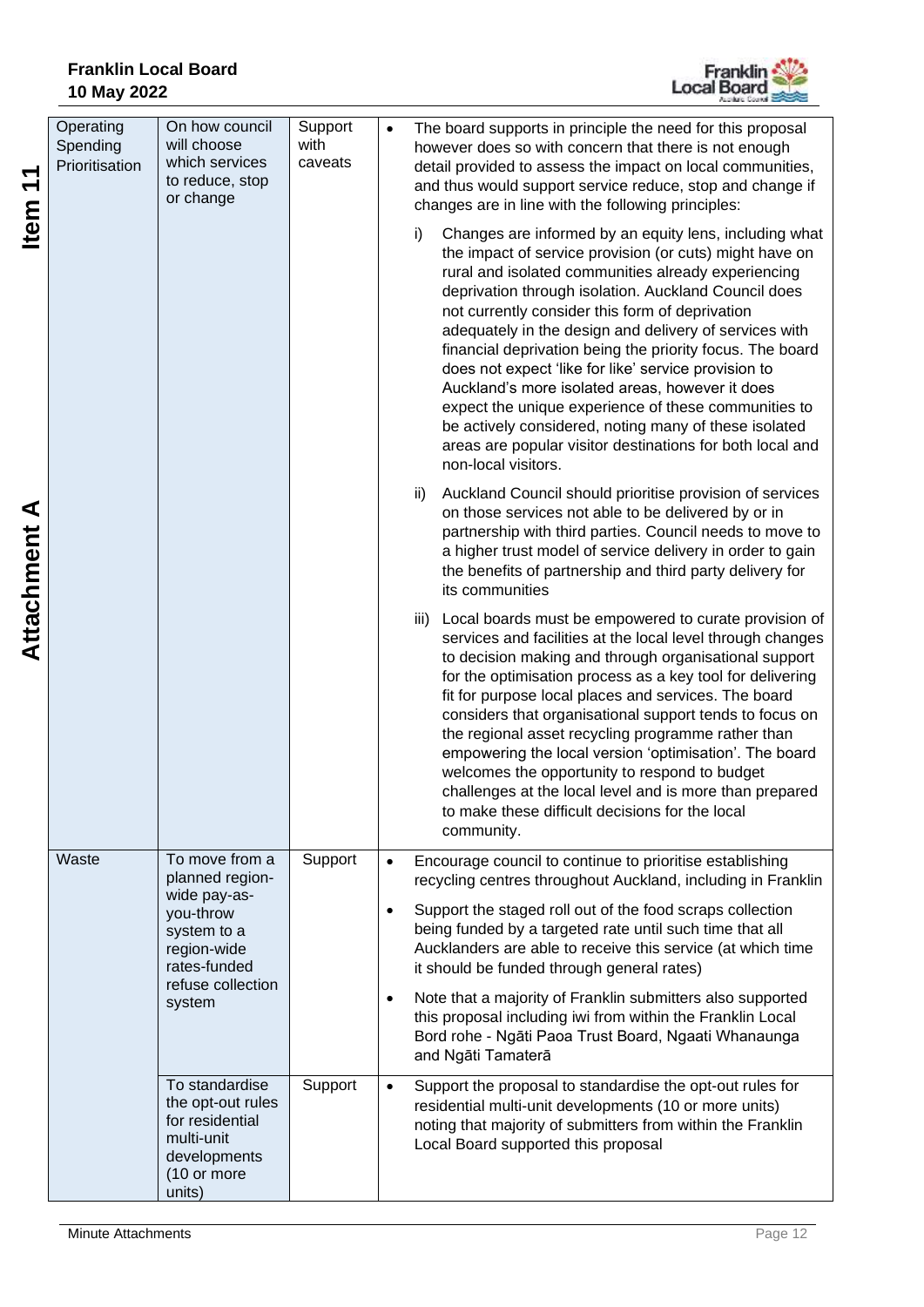

| To standardise<br>the opt-out rules<br>for residential<br>and lifestyle<br>properties with<br>between two<br>and nine units | Support | Support the proposal to standardise the opt-out rules for<br>residential and lifestyle properties with between two and<br>nine units, noting that majority of submitters from within the<br>Franklin Local Board supported this proposal |
|-----------------------------------------------------------------------------------------------------------------------------|---------|------------------------------------------------------------------------------------------------------------------------------------------------------------------------------------------------------------------------------------------|
| To standardise<br>the opt-out rules<br>for non-<br>residential<br>properties                                                | Support | Support the proposal to standardise the opt-out rules for<br>non-residential properties noting that majority of submitters<br>from within the Franklin Local Board supported this<br>proposal                                            |
| To apply a<br>minimum base<br>charge to every<br>separately used<br>or inhabited part<br>of a property                      | Support | Support the proposal to apply a minimum base charge to<br>$\bullet$<br>every separately used or inhabited part of a property noting<br>that majority of submitters from within the Franklin Local<br>Board supported this proposal       |

| <b>Topic</b> | <b>Proposal</b>                                                                                                                                                                                   |                        | <b>Local Board Input</b>                                                                                                                                                                                                                                                                                                                                                                                                   |
|--------------|---------------------------------------------------------------------------------------------------------------------------------------------------------------------------------------------------|------------------------|----------------------------------------------------------------------------------------------------------------------------------------------------------------------------------------------------------------------------------------------------------------------------------------------------------------------------------------------------------------------------------------------------------------------------|
| Other Issues | Any other issues, including:<br>• Local board decision-<br>making over local<br>community services<br>• Tūpuna Maunga Authority<br>Operational Plan 2022/2023<br>• Changes to fees and<br>charges | $\bullet$<br>$\bullet$ | Support local board decision-making over local<br>community services.<br>Note that local board decision-making over local<br>community services is critical if council is to continue to<br>find efficiencies whilst still supporting local service delivery<br>priorities i.e delivering services to people that most matter<br>to them (noting that this differs across our spatially and<br>culturally diverse region). |
|              |                                                                                                                                                                                                   | $\bullet$              | Note that Ngāti Tamaterā and Ngāti Paoa Trust Board<br>also support local decision making over local community<br>services on the basis that this enables iwi to meaningfully<br>engage on matters within the rohe.                                                                                                                                                                                                        |
|              |                                                                                                                                                                                                   | $\bullet$              | Support the Tūpuna Maunga Authority Operational Plan<br>2022/2023                                                                                                                                                                                                                                                                                                                                                          |
|              |                                                                                                                                                                                                   |                        | Support the proposed changes to fees and charges                                                                                                                                                                                                                                                                                                                                                                           |

## **Franklin Local Board key advocacy initiatives**

| <b>Initiative</b>                                                                                                      | <b>Description</b>                                                                                                                                                                                                                                                                                                                                                                                                                                                                                                                                                                                  |
|------------------------------------------------------------------------------------------------------------------------|-----------------------------------------------------------------------------------------------------------------------------------------------------------------------------------------------------------------------------------------------------------------------------------------------------------------------------------------------------------------------------------------------------------------------------------------------------------------------------------------------------------------------------------------------------------------------------------------------------|
| Address the perpetuation of<br>deprivation through<br>isolation                                                        | The Annual Budget and associated deliverables, including the Climate Action Plan and<br>associated targeted rate do not adequately enable Franklin communities to respond to<br>climate change and associated national and regional policy. This is exacerbating the<br>existence of deprivation through isolation which is not being adequately recognised<br>within Auckland Council and which is, whilst not referenced in the same language,<br>identified with the recent "Reimagining of Tamaki Makaurau Auckland" report that was<br>commissioned and supported by the entire Council group. |
| Deliver initiatives in<br><b>Auckland's South East that</b><br>empower our citizens to<br>contribute to climate action | Regional investment and staffing resource must be diverted from areas with existing<br>facilities that have existing options to the rapidly evolving communities at the city fringe<br>e.g. the development of public and active transport options such as ferry services<br>where there are none that connect into the Future Transport Network, fund enhanced<br>ferry services in the South East based on the recent highly successful trial, commence<br>work to provide South East Public Transport links between the Eastern Busway, Pine                                                     |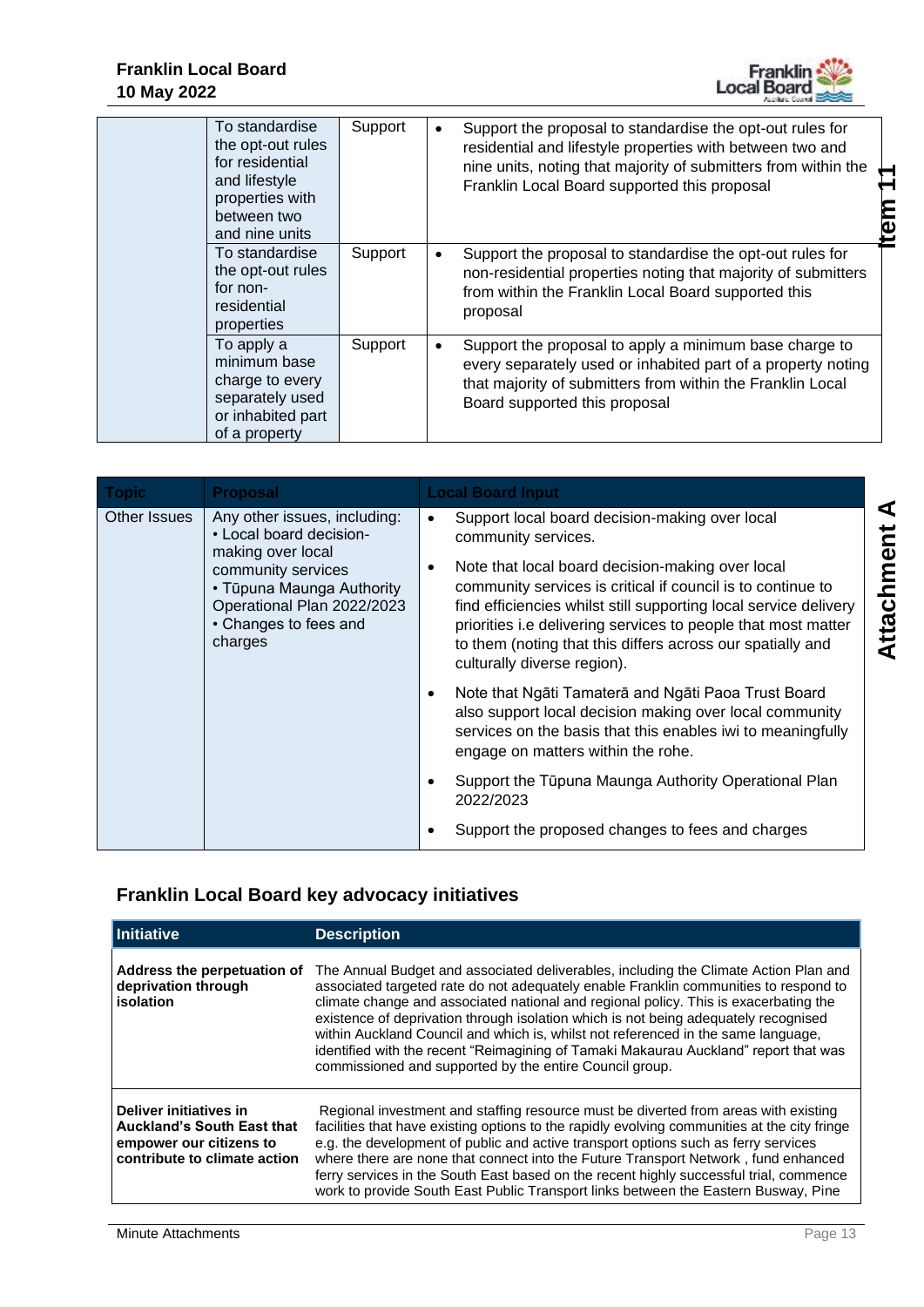

| <b>Initiative</b>                                                         | <b>Description</b>                                                                                                                                                                                                                                                                                                                                                                                                                                                                                        |
|---------------------------------------------------------------------------|-----------------------------------------------------------------------------------------------------------------------------------------------------------------------------------------------------------------------------------------------------------------------------------------------------------------------------------------------------------------------------------------------------------------------------------------------------------------------------------------------------------|
|                                                                           | Harbour Ferry, Clevedon and Papakura Train Station and progress planning for<br>connections between villages and to Auckland's cycle path network.                                                                                                                                                                                                                                                                                                                                                        |
| <b>Empower local boards to</b><br>curate local services and<br>facilities | Local boards must be enabled to plan and respond to local facility needs within local<br>budget envelopes. Accepting that there may be tome appetite with the governing body<br>to defer the transition to localise decision making, The Franklin Local Board would<br>welcome the opportunity to access inhouse expertise and begin the process of curating<br>localised services as a forerunner to whole of Council change. We ask to enable<br>sufficient budget and resource to commence this trial. |

Item<sub>11</sub>